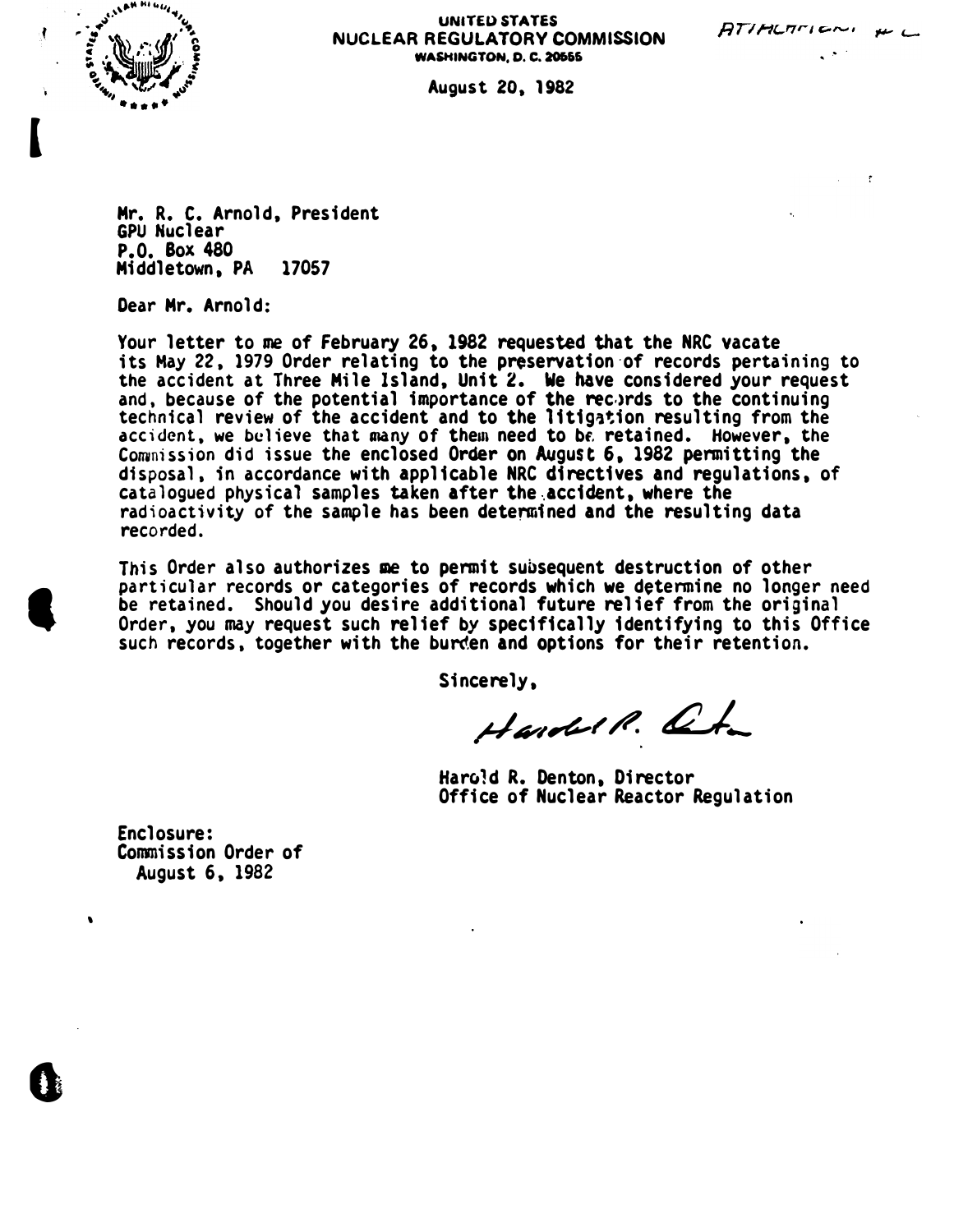### UNITED STATES OF AMERICA NUCLEAR REGULATORY COMMISSION

### COMMISSIONERS:

Nunzio J. Palladino. Chairman Victor Gilinsky John F. Ahearne Thomas M. Roberts James K. Asselstine

In the Matter of

METROPOLITAN EDISON COMPANY

(Three Mile Island Nuclear Station, Unit No. 1).

SERVED AUG 91982

、・・・・つつ

Ť.

Docket No. 50-289

Unit no. DOCKET NUMBER PROD. & UTIL FAC...

#### **ORDER**

# **SERVED AUG 1 1 1982**

In order to assure the effectiveness of investigations into various aspects of the Three Mile Island Unit 2 accident. the Commission on May 22, 1979, ordered the preservation of records relating to the accident. The order required retention of all data, including documentary material and physical samples unless otherwise directed by the Director of the Commission's Special Investigation. All persons possessing relevant sources of data were ordered to preserve such records intact. See 44 Fed. Req. 30788 (May 29, 1979).

On February 26, 1982, GPU Nuclear requested that the Commission vacate the May 22, 1979 record retention order. GPU seeks to reestablish its normal course of business and retain business documents in accordance with existing regulatory retention criteria, rather than those imposed in the May 22, 1979 order.

The Commission has considered the GPU request and finds that the retention of some records covered by the May 22, 1979 order is no longer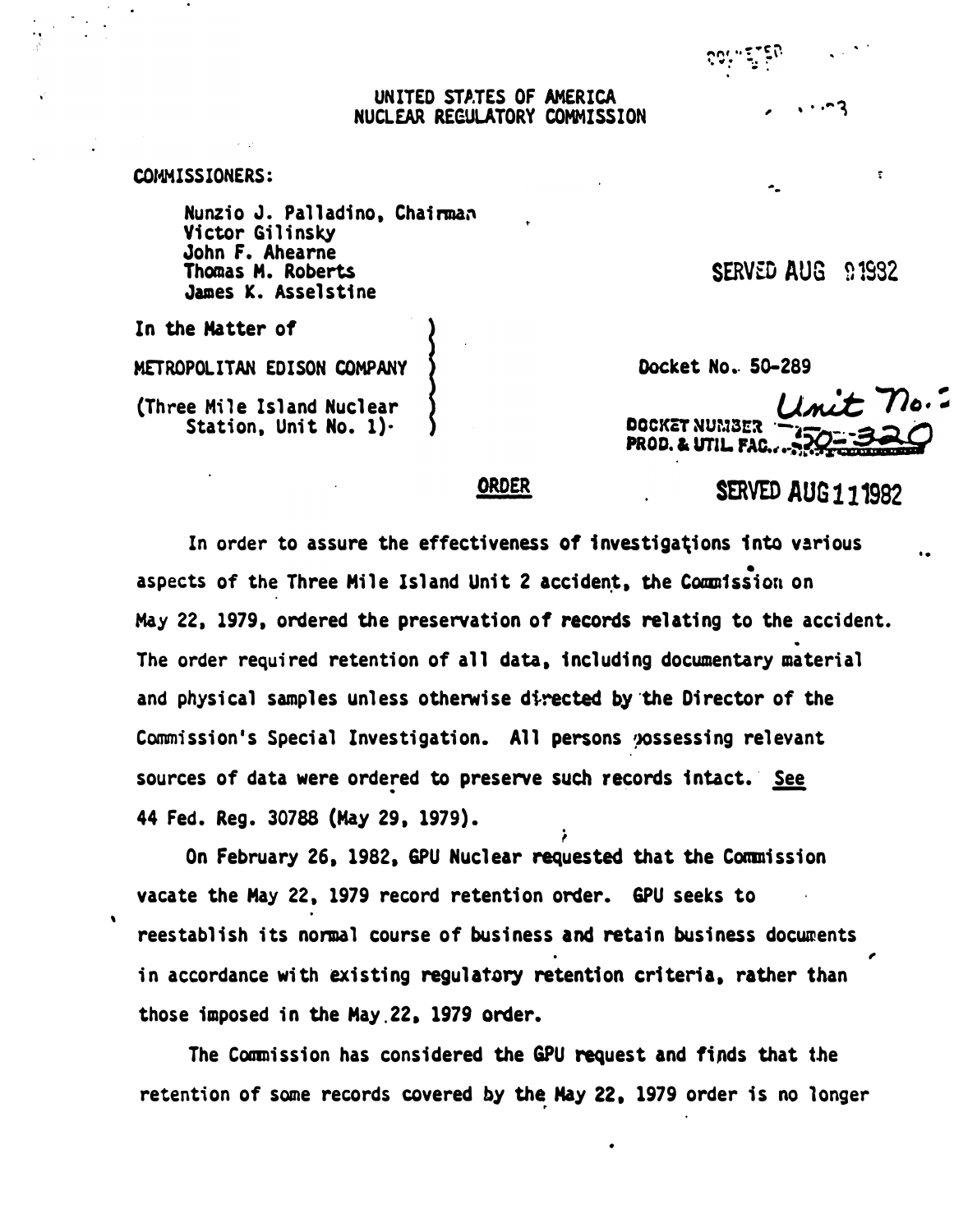necessary. Where the radioactivity of physical samples taken after the. TMI-2 accident has been determined and the resulting data recorded, there is no need to retain such samples. Accordingly, the Commission's May 22, 1979 order is vacated with respect to the retention of catalogued physical samples. They may be disposed of in accordance with applicable NRC directives and regulations.

Records other than catalogued physical samples remain valuable to the continuing technical review of the TMI-2 accident, especially in connection with the anticipated examination of the reactor core. In addition. these records may be important in the litigation resulting from the accident. Records other than catalogued physical samples shall be retained as provided by the Commission's May  $29$ , 1979 order, unless the Director of the Office of Nuclear Reactor Begulation finds that particular records or categories of records no longen need be retained.  $\frac{1}{1}$  The Director is hereby designated the authority  $t\dot{q}$  allow destruction of records covered by that order. Commissioner Ahearne dissents from this order. His dissenting views are attached.

It is so ORDERED. $\frac{2}{3}$ 

For the Commission

•

John Hoyle Acting Secretary to the Commission

Dated at Washington. D.C.

\

 $\bullet$ 

this 6 day of Augus�. 1982

 $\frac{1}{2}$ This order does not affect the requirements for retention of records contained in Appendix B of TMI-2 License No.  $IPR-73$  or imposed by the Director's Order of February 11, 1980 (45 Fed. Reg. 11282, February 20, 1980), or the requirements of 10 CFR  $\blacksquare$  50.7...

Commissioner Gilinsky was not present when this Order was affirmed, but  $2/$ had previously indicated his disapproval. 'Had Commissioner Gilinsky been present he would have affinaed his prior vote. '